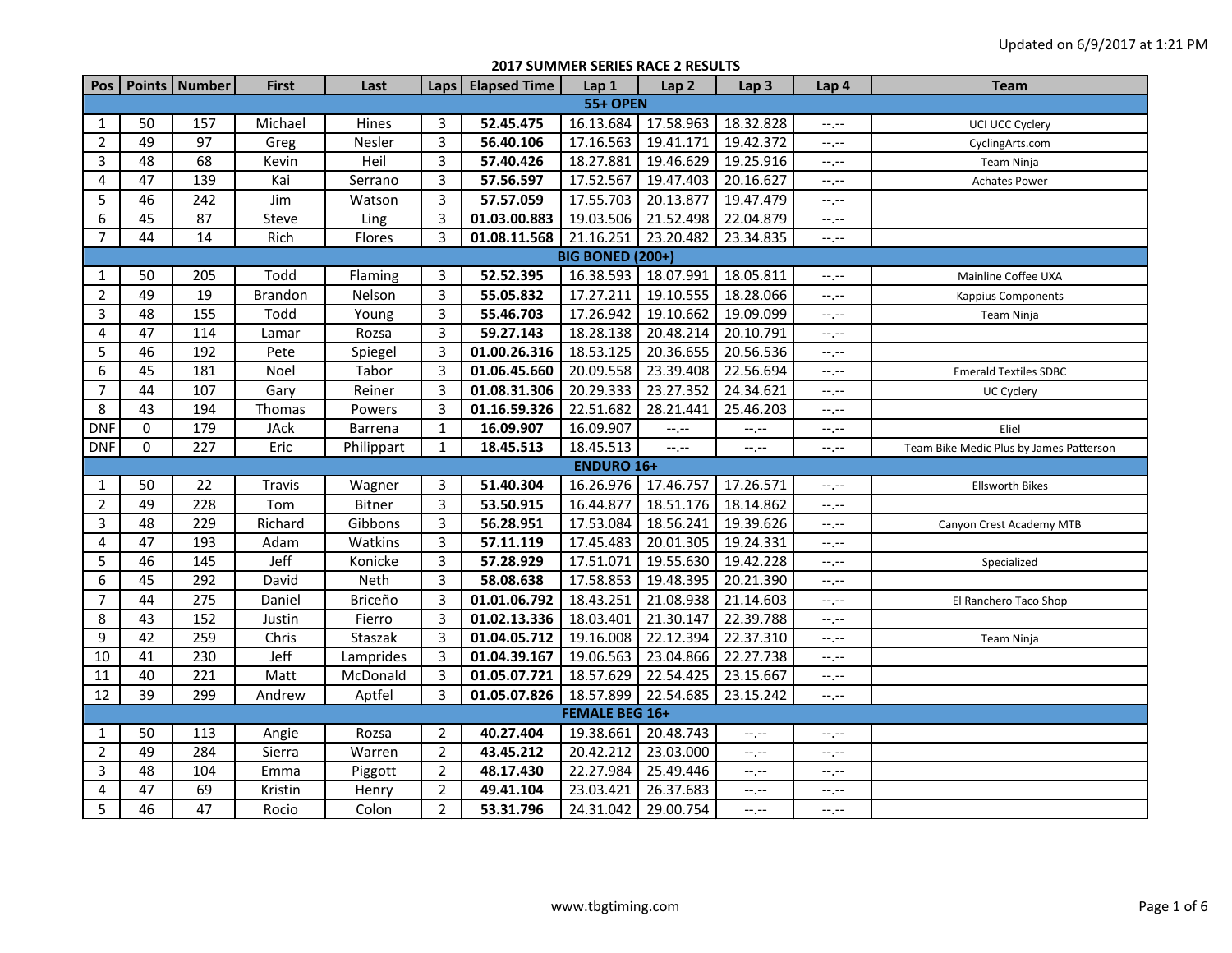## **2017 SUMMER SERIES RACE 2 RESULTS**

| Pos                   |                 | Points   Number  | First     | Last           | Laps           | <b>Elapsed Time</b> | Lap 1                 | Lap <sub>2</sub> | Lap <sub>3</sub> | Lap 4                       | <b>Team</b>                              |  |  |
|-----------------------|-----------------|------------------|-----------|----------------|----------------|---------------------|-----------------------|------------------|------------------|-----------------------------|------------------------------------------|--|--|
| <b>FEMALE EXP 16+</b> |                 |                  |           |                |                |                     |                       |                  |                  |                             |                                          |  |  |
| 1                     | 50              | 128              | McKenzie  | Steiner        | 3              | 54.51.287           | 17.14.953             | 18.26.689        | 19.09.645        | $--, --$                    | Swamis Junior Development                |  |  |
| $\overline{2}$        | 49              | 136              | Heather   | Wilson         | 3              | 55.42.987           | 17.44.054             | 18.56.199        | 19.02.734        | $-1$ , $-1$                 | The Bike Shop Temecula                   |  |  |
| 3                     | 48              | 21               | Monica    | Taylor         | 3              | 56.57.021           | 18.03.523             | 19.35.282        | 19.18.216        | $--, --$                    | <b>UCC-JW Floors Racing</b>              |  |  |
| 4                     | 47              | 103              | Shelly    | Peppenani      | 3              | 57.01.260           | 17.54.808             | 19.38.711        | 19.27.741        | $-1$ , $-1$                 | Petal power                              |  |  |
| 5                     | 46              | 285              | Rachel    | Strait         | 3              | 58.33.466           | 17.41.957             | 19.46.808        | 21.04.701        | $-1$                        | GT                                       |  |  |
|                       |                 |                  |           |                |                |                     | <b>FEMALE SPT 16+</b> |                  |                  |                             |                                          |  |  |
| $\mathbf{1}$          | 50              | 60               | Julia     | Gibbons        | 2              | 37.10.855           | 17.41.763             | 19.29.092        | $-1, -1$         | $-1, -1$                    | <b>CCA MTB</b>                           |  |  |
| $\overline{2}$        | 49              | 122              | Ana       | Silva          | $\overline{2}$ | 37.19.741           | 17.50.308             | 19.29.433        | $-1, -1$         | $-1, -1$                    |                                          |  |  |
| 3                     | 48              | 174              | Shea      | McNanie        | $\overline{2}$ | 38.01.340           | 18.04.579             | 19.56.761        | $-1$ , $-1$      | $-1, -1$                    | Halo Headbands                           |  |  |
| 4                     | 47              | 27               | Melinda   | Johnson        | $\overline{2}$ | 39.04.764           | 19.07.101             | 19.57.663        | $-1, -1$         | $-1, -1$                    | Eliel Factory Team-CAF Cycling Club      |  |  |
| 5                     | 46              | 184              | Trina     | Psenicnik      | 2              | 39.16.027           | 19.09.604             | 20.06.423        | $-1$ , $-1$      | $-1, -1$                    | Nytro Womens Racing Team                 |  |  |
| 6                     | 45              | 281              | Ana       | Herrera        | $\overline{2}$ | 39.18.115           | 19.02.952             | 20.15.163        | $--, --$         | --.--                       | <b>HCR</b>                               |  |  |
| 7                     | 44              | 271              | Lisa      | Festa          | 2              | 39.42.501           | 19.15.436             | 20.27.065        | $-1, -1$         | $-1$ , $-1$                 |                                          |  |  |
| 8                     | 43              | 66               | Carrie    | Hammond        | 2              | 40.19.264           | 19.13.557             | 21.05.707        | $-1, -1$         | $-1, -1$                    |                                          |  |  |
| 9                     | 42              | 232              | Graciela  | Lopez          | $\overline{2}$ | 40.26.093           | 19.19.066             | 21.07.027        | --.--            | $-1, -1$                    | GC Termite Control Inc                   |  |  |
| 10                    | 41              | 279              | Laura     | <b>Bruneau</b> | $\overline{2}$ | 41.53.812           | 19.46.654             | 22.07.158        | $-1, -1$         | $-1, -1$                    | <b>FUGOO GT</b>                          |  |  |
| 11                    | 40              | 244              | Erica     | Swann          | $\overline{2}$ | 43.28.117           | 21.13.534             | 22.14.583        | --.--            | --.--                       | Palm Desert Cyclery Coachella Valley MTB |  |  |
|                       |                 |                  |           |                |                |                     | <b>MALE BEG 16-24</b> |                  |                  |                             |                                          |  |  |
| 1                     | 50              | 30               | Luke      | Kimball        | $\overline{2}$ | 39.15.984           | 19.02.395             | 20.13.589        | $-1$ , $-1$      | --.--                       |                                          |  |  |
| $\overline{2}$        | 49              | 252              | Chace     | <b>Dugas</b>   | $\overline{2}$ | 39.31.875           | 18.58.218             | 20.33.657        | $-1, -1$         | $-1, -1$                    |                                          |  |  |
| $\mathbf{3}$          | 48              | 297              | Ivan      | <b>Browne</b>  | 2              | 43.17.772           | 20.35.197             | 22.42.575        | $-1, -1$         | $-1, -1$                    |                                          |  |  |
| 4                     | 47              | 222              | Robert    | Spicer         | $\overline{2}$ | 45.47.341           | 21.32.514             | 24.14.827        | $-1, -1$         | $-1, -1$                    |                                          |  |  |
| 5                     | 46              | 233              | Alex      | King           | $\overline{2}$ | 46.35.713           | 21.26.124             | 25.09.589        | $-1, -1$         | $-1, -1$                    |                                          |  |  |
| 6                     | 45              | 250              | Chance    | Goodman        | $\overline{2}$ | 47.03.020           | 21.43.675             | 25.19.345        | --.--            | $-1, -1$                    | Quick n Dirty                            |  |  |
|                       |                 |                  |           |                |                |                     | <b>MALE BEG 25-36</b> |                  |                  |                             |                                          |  |  |
| 1                     | 50              | 105              | Ivan      | Poplevko       | $\overline{2}$ | 36.02.112           | 17.23.137             | 18.38.975        | $-1$ , $-1$      | $-1, -1$                    |                                          |  |  |
| $\overline{2}$        | 49              | 102              | Timothy   | OLeary         | $\overline{2}$ | 36.53.877           | 18.08.073             | 18.45.804        | $-1, -1$         | $-1, -1$                    | Velo Hangar                              |  |  |
| 3                     | 48              | 43               | Alejandro | Castro         | 2              | 39.41.996           | 18.43.027             | 20.58.969        | $-1, -1$         | $-1, -1$                    |                                          |  |  |
| 4                     | 47              | 363              | Hector    | Perez          | $\overline{2}$ | 42.15.402           | 19.48.644             | 22.26.758        | $-1, -1$         | $-1, -1$                    | Click MTB                                |  |  |
| 5                     | 46              | 111              | Javier    | Rodriguez      | $\overline{2}$ | 42.46.004           | 20.27.504             | 22.18.500        | $-1, -1$         | $-1, -1$                    |                                          |  |  |
| 6                     | 45              | 266              | Jedidiah  | Rodriguez      | $\overline{2}$ | 42.58.862           | 20.37.031             | 22.21.831        | $-1$ , $-1$      | $-1, -1$                    | <b>Fly Fluid Focus</b>                   |  |  |
| $\overline{7}$        | 44              | 64               | Paul      | Greco          | $\overline{2}$ | 43.08.999           | 20.09.161             | 22.59.838        | $-1, -1$         | $-1, -1$                    |                                          |  |  |
| 8                     | 43              | 149              | Justin    | Dennis         | $\overline{2}$ | 43.53.874           | 20.33.585             | 23.20.289        | $--, --$         | $\leftarrow$ , $\leftarrow$ |                                          |  |  |
| 9                     | 42              | 246              | Robin     | Balouchin      | $\overline{2}$ | 44.24.558           | 21.43.525             | 22.41.033        | --.--            | $-1, -1$                    | <b>WD-40</b>                             |  |  |
| $10\,$                | 41              | 176              | Juan      | Gonzalez       | $\overline{2}$ | 44.51.912           | 21.07.509             | 23.44.403        | $-1$             | $-1, -1$                    |                                          |  |  |
| 11                    | 40              | 41               | Travis    | <b>Brock</b>   | $\overline{2}$ | 45.53.123           | 21.46.063             | 24.07.060        | $-1, -1$         | $-1, -1$                    | Jax Cycles Murrieta CA                   |  |  |
| 12                    | 39              | 119              | Ricardo   | Sevilla        | $\overline{2}$ | 47.07.584           | 22.06.398             | 25.01.186        | $-1, -1$         | --.--                       | Sevilla Custom Fabrication               |  |  |
| 13                    | $\overline{38}$ | $\overline{267}$ | Rene      | Leyva          | $\overline{2}$ | 50.24.811           | 23.44.421             | 26.40.390        | --.--            | $-1, -1$                    | Spinergy                                 |  |  |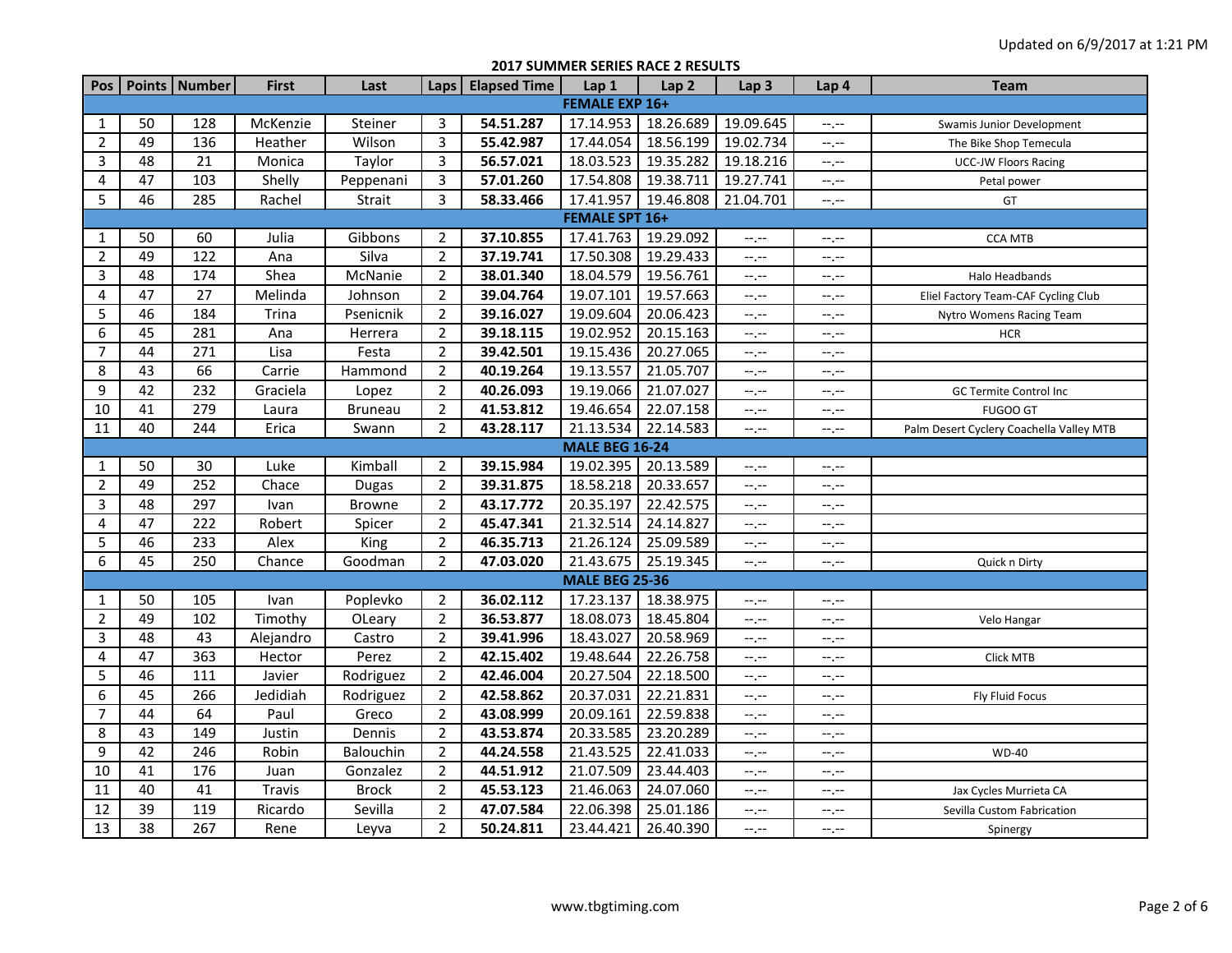## **2017 SUMMER SERIES RACE 2 RESULTS**

|                |                       | Pos   Points   Number | <b>First</b>   | Last           |                | Laps   Elapsed Time | Lap 1                 | Lap <sub>2</sub> | Lap <sub>3</sub>              | Lap 4                       | <b>Team</b>             |  |  |  |
|----------------|-----------------------|-----------------------|----------------|----------------|----------------|---------------------|-----------------------|------------------|-------------------------------|-----------------------------|-------------------------|--|--|--|
|                | <b>MALE BEG 37-48</b> |                       |                |                |                |                     |                       |                  |                               |                             |                         |  |  |  |
| $\mathbf{1}$   | 50                    | 24                    | Joseph         | de la Cruz     | $\overline{2}$ | 36.26.508           | 17.33.255             | 18.53.253        | $-1, -1$                      | $-1, -1$                    |                         |  |  |  |
| $\overline{2}$ | 49                    | 25                    | Gary           | Ginter         | $\overline{2}$ | 36.30.378           | 17.29.352             | 19.01.026        | $-1$                          | $-1, -1$                    |                         |  |  |  |
| 3              | 48                    | 131                   | Shawn          | Tweedy         | $\overline{2}$ | 38.19.145           | 18.38.016             | 19.41.129        | $-1$                          | $-1, -1$                    |                         |  |  |  |
| 4              | 47                    | 13                    | Mason          | Ferratt        | $\overline{2}$ | 39.09.433           | 19.05.521             | 20.03.912        | $\rightarrow$ , $\rightarrow$ | $-1, -1$                    |                         |  |  |  |
| 5              | 46                    | 17                    | <b>MICHAEL</b> | <b>MACARE</b>  | $\overline{2}$ | 40.06.284           | 19.13.741             | 20.52.543        | $-1$ , $-1$                   | $-1, -1$                    | Bicycle Warehouse       |  |  |  |
| 6              | 45                    | 170                   | Jeremiah       | Dean           | $\overline{2}$ | 40.19.852           | 19.22.734             | 20.57.118        | $-1$                          | $-1$ , $-1$                 | <b>Bike Vault</b>       |  |  |  |
| $\overline{7}$ | 44                    | 200                   | Steven         | Tom            | $\overline{2}$ | 40.34.102           | 19.29.585             | 21.04.517        | $\frac{1}{2}$                 | $-$ , $-$                   |                         |  |  |  |
| 8              | 43                    | 180                   | Joey           | Yates          | $\overline{2}$ | 40.35.952           | 19.20.605             | 21.15.347        | $-1$ , $-1$                   | $-1, -1$                    |                         |  |  |  |
| 9              | 42                    | 156                   | John           | Stenton        | $\overline{2}$ | 41.19.294           | 19.31.294             | 21.48.000        | $-1$ , $-1$                   | $-1$                        | Ninja                   |  |  |  |
| 10             | 41                    | 225                   | Israel         | Hernandez      | $\overline{2}$ | 41.47.586           | 20.07.815             | 21.39.771        | $-1$                          | $-1, -1$                    |                         |  |  |  |
| $11\,$         | 40                    | 263                   | Ron            | Henderson      | $\overline{2}$ | 42.40.972           | 20.15.065             | 22.25.907        | $-1, -1$                      | $-1, -1$                    |                         |  |  |  |
| 12             | 39                    | 33                    | Jeffrey        | Winckler       | $\overline{2}$ | 42.47.383           | 20.39.858             | 22.07.525        | $-1$                          | $-1, -1$                    |                         |  |  |  |
| 13             | 38                    | 88                    | Rick           | Lombardi       | $\overline{2}$ | 42.54.933           | 20.39.282             | 22.15.651        | $-1, -1$                      | $-1, -1$                    | <b>TNR</b>              |  |  |  |
| 14             | $\overline{37}$       | 269                   | Jorge          | Guardado       | $\overline{2}$ | 43.02.015           | 21.32.856             | 21.29.159        | $-1$                          | $-1, -1$                    |                         |  |  |  |
| 15             | 36                    | 18                    | John           | Moatsos        | $\overline{2}$ | 45.03.353           | 21.36.828             | 23.26.525        | $-1, -1$                      | $-1, -1$                    |                         |  |  |  |
| 16             | 35                    | 258                   | John           | Lee            | $\overline{2}$ | 45.14.659           | 21.26.721             | 23.47.938        | $-1, -1$                      | $-1, -1$                    | <b>Bike Vault</b>       |  |  |  |
| 17             | 34                    | 121                   | Kevin          | Sigler         | $\overline{2}$ | 49.16.732           | 22.57.322             | 26.19.410        | $-1$ , $-1$                   | $-1, -1$                    |                         |  |  |  |
| <b>DNF</b>     | $\mathbf 0$           | 223                   | KEvin          | Dunn           | $\mathbf{1}$   | 22.26.853           | 22.26.853             | $--, --$         | $-1$                          | $-1$                        |                         |  |  |  |
| <b>DNS</b>     | 0                     | 224                   | <b>Tavares</b> | Forby          | 0              | --.--               | $-1$                  | $-1$             | $-1$                          | $-1, -1$                    |                         |  |  |  |
|                |                       |                       |                |                |                |                     | MALE BEG 49+          |                  |                               |                             |                         |  |  |  |
| $\mathbf{1}$   | 50                    | 141                   | Fabian         | Srassini       | 2              | 37.01.519           | 17.52.918             | 19.08.601        | $-1, -1$                      | $-1, -1$                    | Psycle Paths            |  |  |  |
| $\overline{2}$ | 49                    | 134                   | Matt           | Wallace        | $\overline{2}$ | 38.17.772           | 18.37.524             | 19.40.248        | ÷,÷                           | $-1, -1$                    |                         |  |  |  |
| 3              | 48                    | 20                    | Gerardo        | Sanchez        | $\overline{2}$ | 38.45.915           | 19.01.411             | 19.44.504        | $-1$                          | $-1, -1$                    |                         |  |  |  |
| 4              | 47                    | 255                   | <b>Brian</b>   | Kooiman        | $\overline{2}$ | 38.50.163           | 19.11.291             | 19.38.872        | $-1$                          | $-1, -1$                    | <b>Union Sport</b>      |  |  |  |
| 5              | 46                    | 138                   | Rusty          | Zielinski      | $\overline{2}$ | 38.53.555           | 18.49.605             | 20.03.950        | $-1, -1$                      | $-1, -1$                    |                         |  |  |  |
| 6              | 45                    | 248                   | Luis           | Vizcarra       | $\overline{2}$ | 41.12.143           | 20.07.654             | 21.04.489        | --.--                         | $-1, -1$                    | Wife                    |  |  |  |
| $\overline{7}$ | 44                    | 93                    | John           | <b>McManus</b> | $\overline{2}$ | 41.26.184           | 19.55.432             | 21.30.752        | $-1$                          | $-1, -1$                    |                         |  |  |  |
| 8              | 43                    | 251                   | John           | <b>Bayliss</b> | $\overline{2}$ | 42.43.140           | 20.06.674             | 22.36.466        | $-1, -1$                      | $-1, -1$                    | Team Ninja              |  |  |  |
| 9              | 42                    | 132                   | Ken            | Velarde        | $\overline{2}$ | 43.10.032           | 21.02.429             | 22.07.603        | $-1, -1$                      | $\leftarrow$ , $\leftarrow$ | <b>Linked Cycling</b>   |  |  |  |
| 10             | 41                    | 298                   | Jack           | Guenther       | $\overline{2}$ | 44.43.890           | 21.31.462             | 23.12.428        | $-1$ , $-1$                   | $-1, -1$                    |                         |  |  |  |
| $11\,$         | 40                    | 254                   | Kent           | Musgrave       | $\overline{2}$ | 47.31.395           | 22.18.255             | 25.13.140        | $-1$                          | $-1$                        |                         |  |  |  |
| 12             | 39                    | 59                    | Tyler          | Gabriel        | 2              | 48.37.834           | 22.52.472             | 25.45.362        | ÷,÷                           | $-1, -1$                    | PQ Premier Cycling Team |  |  |  |
| <b>DNS</b>     | $\mathbf 0$           | 226                   | Fabian         | Grassini       | 0              | $--, --$            | $-1$                  | $-1, -1$         | $-1$ , $-1$                   | $-1, -1$                    |                         |  |  |  |
|                |                       |                       |                |                |                |                     | <b>MALE EXP 16-24</b> |                  |                               |                             |                         |  |  |  |
| 1              | 50                    | 164                   | Marco          | Burgoin        | 4              | 01.03.44.380        | 14.58.256             | 16.24.911        | 16.14.867                     | 16.06.346                   | XC Baja                 |  |  |  |
| $\overline{2}$ | 49                    | 178                   | Jaron          | Cappos         | 4              | 01.05.05.429        | 15.02.013             | 16.24.150        | 16.29.057                     | 17.10.209                   |                         |  |  |  |
| 3              | 48                    | 190                   | Payton         | <b>Dugas</b>   | 4              | 01.06.22.554        | 14.33.743             | 16.50.184        | 17.02.041                     | 17.56.586                   | <b>Union Sports</b>     |  |  |  |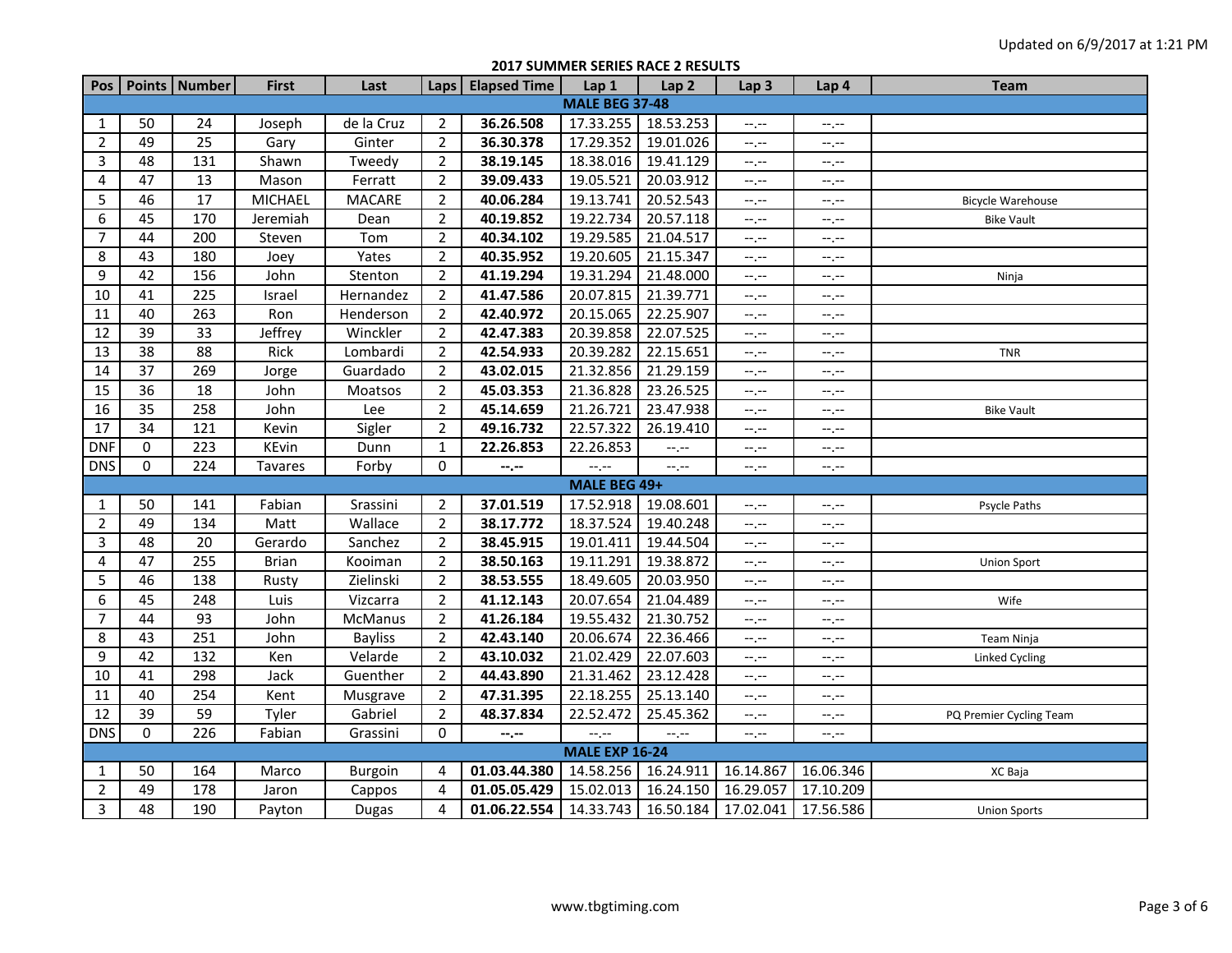**2017 SUMMER SERIES RACE 2 RESULTS**

| Pos            |                       | Points Number | <b>First</b> | Last            | Laps           | <b>Elapsed Time</b> | Lap 1                 | Lap <sub>2</sub> | Lap <sub>3</sub> | Lap 4            | <b>Team</b>                      |  |  |  |
|----------------|-----------------------|---------------|--------------|-----------------|----------------|---------------------|-----------------------|------------------|------------------|------------------|----------------------------------|--|--|--|
|                | <b>MALE EXP 25-36</b> |               |              |                 |                |                     |                       |                  |                  |                  |                                  |  |  |  |
| $\mathbf{1}$   | 50                    | 173           | <b>Brian</b> | Scarborough     | 4              | 01.00.41.141        | 14.31.720             | 14.55.141        | 15.34.392        | 15.39.888        | <b>Stone Haus Trek</b>           |  |  |  |
| $\overline{2}$ | 49                    | 264           | David        | Santos          | 4              | 01.01.22.689        | 14.31.246             | 15.10.516        | 15.55.502        | 15.45.425        | Elevate KHS                      |  |  |  |
| 3              | 48                    | 286           | Ryan         | Fedorow         | 4              | 01.03.00.532        | 14.33.933             | 15.51.472        | 16.16.287        | 16.18.840        | Baghouse                         |  |  |  |
| 4              | 47                    | 175           | Christopher  | Besaw           | 4              | 01.04.12.646        | 15.10.235             | 16.16.531        | 16.26.261        | 16.19.619        |                                  |  |  |  |
| 5              | 46                    | 32            | Jake         | Oswald          | $\overline{4}$ | 01.04.22.894        | 15.02.346             | 16.23.609        | 16.28.217        | 16.28.722        |                                  |  |  |  |
| 6              | 45                    | 99            | Craig        | Northway        | 4              | 01.05.01.182        | 15.02.643             | 16.22.750        | 16.59.964        | 16.35.825        |                                  |  |  |  |
| $\overline{7}$ | 44                    | 84            | Kevin        | Lentz           | 4              | 01.05.16.615        | 14.44.793             | 16.41.961        | 16.26.271        | 17.23.590        | <b>TASCO MTB</b>                 |  |  |  |
| 8              | 43                    | 265           | Isaac        | Howe            | 4              | 01.05.27.571        | 14.34.137             | 16.55.196        | 17.25.210        | 16.33.028        | ORUCASE                          |  |  |  |
| 9              | 42                    | 210           | Martin       | Adamczyk        | 4              | 01.06.25.925        | 15.21.365             | 17.33.763        | 16.42.104        | 16.48.693        |                                  |  |  |  |
| 10             | 41                    | 280           | Scott        | Lillis          | 4              | 01.12.45.950        | 16.14.022             | 18.10.333        | 19.08.650        | 19.12.945        |                                  |  |  |  |
| 11             | 40                    | 195           | Kyle         | Doyle           | 4              | 01.13.47.957        | 16.15.062             | 18.08.375        | 19.42.015        | 19.42.505        | <b>Better Buzz Racing</b>        |  |  |  |
|                | <b>MALE EXP 37-48</b> |               |              |                 |                |                     |                       |                  |                  |                  |                                  |  |  |  |
| 1              | 50                    | 260           | Eric         | Wilson          | 4              | 01.02.10.925        | 14.31.959             | 15.21.485        | 15.59.309        | 16.18.172        | Ride Purely Dental               |  |  |  |
| $\overline{2}$ | 49                    | 49            | Ryan         | Dahl            | 4              | 01.03.44.274        | 14.31.806             | 16.12.086        | 16.38.396        | 16.21.986        | <b>WEND Bike</b>                 |  |  |  |
| 3              | 48                    | 123           | Noah         | Slack           | 4              | 01.04.22.655        | 15.09.388             | 16.18.034        | 16.29.034        | 16.26.199        | <b>SDBC Emerald Textiles</b>     |  |  |  |
| 4              | 47                    | 253           | Jake         | Elkins          | 4              | 01.05.06.127        | 15.04.732             | 16.32.861        | 16.49.393        | 16.39.141        |                                  |  |  |  |
| 5              | 46                    | 147           | Ben          | Jones           | 4              | 01.05.30.461        | 15.11.096             | 16.29.487        | 17.13.331        | 16.36.547        | Velo Hangar                      |  |  |  |
| 6              | 45                    | 150           | Marc         | Engelhardt      | 4              | 01.06.24.447        | 15.10.583             | 17.16.829        | 17.08.919        | 16.48.116        | <b>TASCO MTB</b>                 |  |  |  |
| $\overline{7}$ | 44                    | 257           | Gilles       | <b>Brochard</b> | 4              | 01.08.16.244        | 15.45.034             | 17.24.495        | 17.17.675        | 17.49.040        | <b>TASCO MTB</b>                 |  |  |  |
| 8              | 43                    | 231           | Bryan        | Taylor          | 4              | 01.10.45.775        | 16.16.182             | 17.36.998        | 17.56.367        | 18.56.228        | UCC Cyclery-JW Floors Racing     |  |  |  |
| 9              | 42                    | 262           | Jeff         | Meyer           | 4              | 01.18.29.326        | 17.51.032             | 21.21.000        | 21.14.441        | 18.02.853        | Team Ninja BRL Sports            |  |  |  |
|                |                       |               |              |                 |                |                     | MALE EXP 49+          |                  |                  |                  |                                  |  |  |  |
| $\mathbf{1}$   | 50                    | 57            | Greg         | Fenton          | 4              | 01.04.22.807        | 15.02.357             | 16.20.746        | 16.31.081        | 16.28.623        | uccyclery J&W flooring           |  |  |  |
| $\overline{2}$ | 49                    | 45            | Rob          | Christman       | 4              | 01.06.22.707        | 15.46.969             | 17.07.526        | 16.39.414        | 16.48.798        |                                  |  |  |  |
| 3              | 48                    | 37            | Steven       | <b>Bates</b>    | 4              | 01.09.43.533        | 16.02.774             | 18.05.690        | 17.16.059        | 18.19.010        | Trek San Diego                   |  |  |  |
| 4              | 47                    | 116           | shannon      | scott           | 4              | 01.10.32.675        | 16.13.382             | 17.54.829        | 18.13.770        | 18.10.694        | <b>CAL COAST BICYCLES</b>        |  |  |  |
|                |                       |               |              |                 |                |                     | <b>MALE SPT 16-24</b> |                  |                  |                  |                                  |  |  |  |
| 1              | 50                    | 234           | Brody        | McDonald        | 3              | 49.28.447           | 15.37.774             | 16.44.218        | 17.06.455        | --.--            | Celo Pacific                     |  |  |  |
| $\overline{2}$ | 49                    | 127           | Dylan        | Spain           | 3              | 51.44.793           | 15.38.368             | 17.48.359        | 18.18.066        | $-1$             | <b>Temecula Valley Composite</b> |  |  |  |
| 3              | 48                    | 296           | Matthew      | Maple           | 3              | 52.26.301           | 16.12.613             | 18.24.371        | 17.49.317        | $-1$ , $-1$      |                                  |  |  |  |
| 4              | 47                    | 28            | Nico         | Johnson         | 3              | 52.52.733           | 16.39.524             | 18.18.478        | 17.54.731        | $-1 - 1 - 1 = 0$ | <b>Torrey Pines High School</b>  |  |  |  |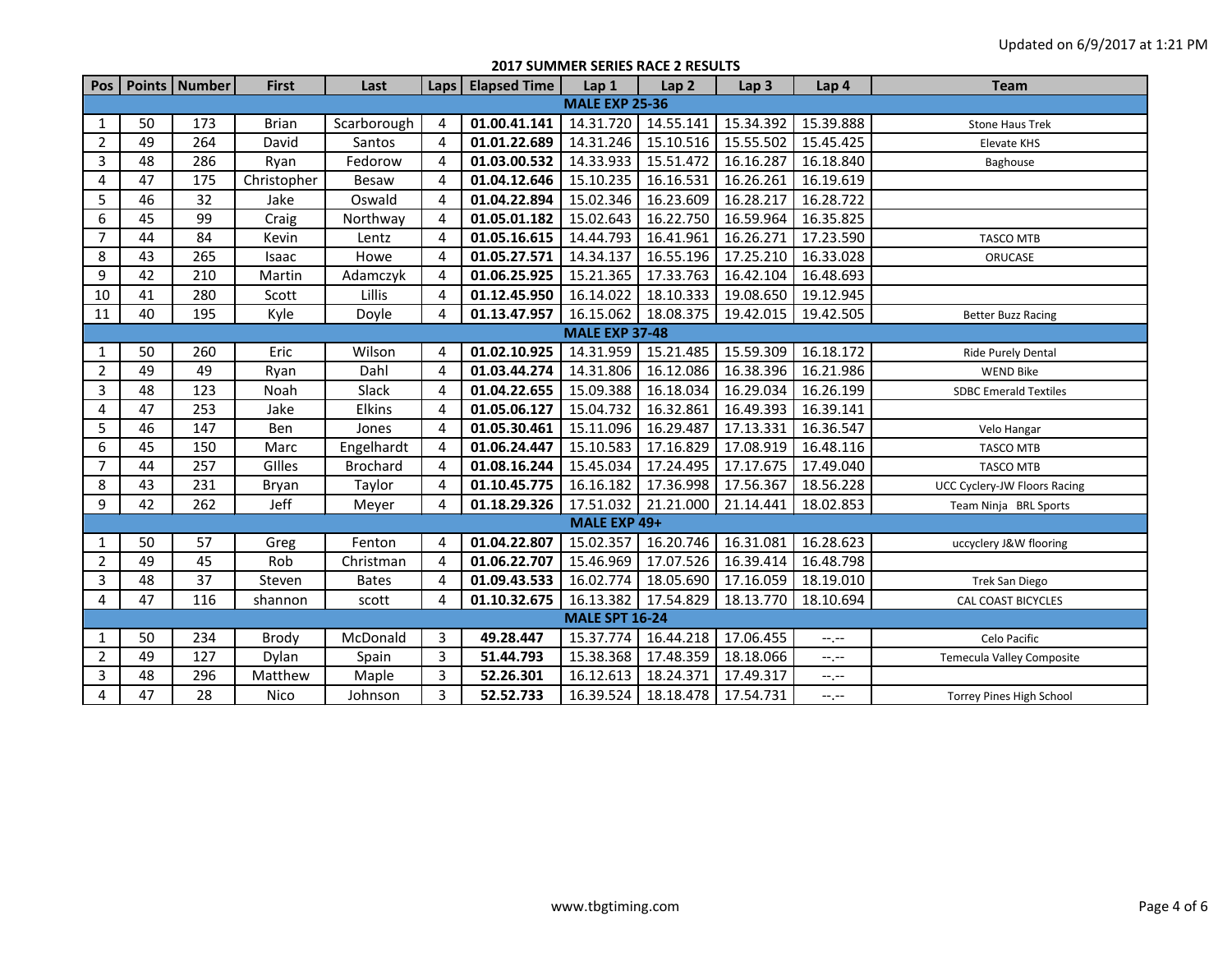**2017 SUMMER SERIES RACE 2 RESULTS**

|                       |             | Pos   Points   Number | <b>First</b> | Last          | Laps           | <b>Elapsed Time</b> | Lap <sub>1</sub> | Lap <sub>2</sub> | Lap <sub>3</sub> | Lap <sub>4</sub> | <b>Team</b>                   |  |  |
|-----------------------|-------------|-----------------------|--------------|---------------|----------------|---------------------|------------------|------------------|------------------|------------------|-------------------------------|--|--|
| <b>MALE SPT 25-36</b> |             |                       |              |               |                |                     |                  |                  |                  |                  |                               |  |  |
| $\mathbf{1}$          | 50          | 140                   | Michael      | Camp          | 3              | 49.31.253           | 15.37.394        | 16.53.987        | 16.59.872        | $-1 - 1 - 1 = 0$ | <b>Drive Real Estate</b>      |  |  |
| $\overline{2}$        | 49          | 219                   | Dan          | Chown         | 3              | 50.57.364           | 15.58.083        | 17.23.946        | 17.35.335        | $-1$ , $-1$      |                               |  |  |
| 3                     | 48          | 189                   | German       | Veruzco       | 3              | 52.09.212           | 15.57.988        | 18.13.844        | 17.57.380        | --.--            | Solar Turbines Gorilas        |  |  |
| 4                     | 47          | 44                    | <b>DANNY</b> | <b>CATENA</b> | $\overline{3}$ | 52.31.052           | 16.39.063        | 18.01.764        | 17.50.225        | $-1, -1$         | VOZ Cycling                   |  |  |
| 5                     | 46          | 108                   | Trevor       | Reis          | 3              | 53.24.827           | 16.42.678        | 18.16.245        | 18.25.904        | $-1$ , $-1$      | Maxima Bike                   |  |  |
| 6                     | 45          | 11                    | Isaac        | Custer        | $\overline{3}$ | 53.37.491           | 16.57.454        | 18.06.911        | 18.33.126        | $-1, -1$         |                               |  |  |
| 7                     | 44          | 291                   | Robert       | Gonzalez      | 3              | 54.25.197           | 16.56.875        | 18.37.691        | 18.50.631        | $-1, -1$         |                               |  |  |
| 8                     | 43          | 92                    | jake         | mclaughlin    | 3              | 54.47.822           | 16.53.920        | 18.43.605        | 19.10.297        | $-1$             | Velo Hangar                   |  |  |
| 9                     | 42          | 268                   | Adolfo       | Gonzalez      | 3              | 55.10.633           | 16.59.196        | 18.50.575        | 19.20.862        | $-1, -1$         | UCC JW Floors                 |  |  |
| 10                    | 41          | 235                   | Adan         | Casillas      | $\overline{3}$ | 56.34.196           | 17.10.112        | 19.43.276        | 19.40.808        | $-1$ , $-1$      |                               |  |  |
| 11                    | 40          | 236                   | Michael      | Oviedo        | 3              | 58.26.895           | 18.48.765        | 19.44.380        | 19.53.750        | $-1, -1$         |                               |  |  |
| 12                    | 39          | 288                   | Phil         | Emery         | 3              | 59.40.225           | 18.15.286        | 20.04.185        | 21.20.754        | $-1, -1$         |                               |  |  |
| 13                    | 38          | 15                    | Ronan        | Harvey        | 3              | 01.00.23.975        | 18.36.983        | 20.27.918        | 21.19.074        | $-1, -1$         | Thekingsheadtattoo            |  |  |
| 14                    | 37          | 237                   | Christopher  | Sachar        | 3              | 01.06.01.714        | 19.40.272        | 23.15.019        | 23.06.423        | $-1, -1$         |                               |  |  |
| <b>MALE SPT 37-48</b> |             |                       |              |               |                |                     |                  |                  |                  |                  |                               |  |  |
| $\mathbf{1}$          | 50          | 79                    | Ed           | Kulbis        | 3              | 50.06.267           | 15.37.487        | 16.55.537        | 17.33.243        | $-1, -1$         | Celo Pacific                  |  |  |
| $\overline{2}$        | 49          | 52                    | Robert       | DeMaio        | $\overline{3}$ | 50.29.862           | 15.55.973        | 17.26.170        | 17.07.719        | $-1, -1$         | Fitness Zone-NorthoftheBorder |  |  |
| 3                     | 48          | 282                   | Luis         | Juarez        | 3              | 51.05.563           | 15.57.898        | 17.28.414        | 17.39.251        | $-1, -1$         | XC Baja                       |  |  |
| 4                     | 47          | 212                   | Ed           | Price         | 3              | 51.05.866           | 15.58.487        | 17.28.596        | 17.38.783        | $-1$ , $-1$      | North of the Border           |  |  |
| 5                     | 46          | 177                   | Eric         | Herrerra      | 3              | 51.58.853           | 15.57.255        | 17.38.118        | 18.23.480        | $-1, -1$         |                               |  |  |
| 6                     | 45          | 256                   | Tristan      | Gonzalez      | 3              | 52.52.337           | 16.53.261        | 17.56.791        | 18.02.285        | $-1, -1$         | <b>Team Ninja</b>             |  |  |
| 7                     | 44          | 238                   | Garrett      | Fountain      | 3              | 52.53.434           | 16.54.433        | 17.56.105        | 18.02.896        | $-1$ , $-1$      |                               |  |  |
| 8                     | 43          | 247                   | Shawn        | Viola         | $\overline{3}$ | 53.50.257           | 16.46.047        | 18.18.147        | 18.46.063        | $-1$ , $-1$      |                               |  |  |
| 9                     | 42          | 86                    | Jason        | Liebe         | 3              | 54.40.651           | 17.15.637        | 18.47.217        | 18.37.797        | $-1, -1$         | Team Dirtbag                  |  |  |
| 10                    | 41          | 289                   | Ronnie       | Peel          | 3              | 54.42.645           | 16.56.442        | 18.57.582        | 18.48.621        | $-1, -1$         | TASCO MTB                     |  |  |
| 11                    | 40          | 333                   | David        | Gell          | 3              | 55.31.056           | 17.10.925        | 19.07.574        | 19.12.557        | $-1, -1$         |                               |  |  |
| 12                    | 39          | 273                   | Jamie        | Staff         | 3              | 55.31.945           | 16.42.104        | 19.21.014        | 19.28.827        | $-1, -1$         | SIS Wheelbuilder.com          |  |  |
| 13                    | 38          | 153                   | Gilberto     | Cervantes     | 3              | 57.08.757           | 17.32.494        | 19.45.628        | 19.50.635        | $-1, -1$         | XC Baja                       |  |  |
| <b>DNS</b>            | $\mathbf 0$ | 239                   | <b>ERIC</b>  | WEBER         | $\mathbf 0$    | $--, --$            | $-1$             | $-1$             | $-1$ , $-1$      | $-1, -1$         | Airtech Wireless              |  |  |
|                       |             |                       |              |               |                |                     | MALE SPT 49+     |                  |                  |                  |                               |  |  |
| 1                     | 50          | 240                   | Martin       | Nichols       | 3              | 50.07.364           | 15.13.042        | 17.14.624        | 17.39.698        | $-1 - 1 - 1 = 0$ | North of the Border           |  |  |
| $\overline{2}$        | 49          | $\overline{278}$      | Jose         | Vigil         | $\overline{3}$ | 52.23.402           | 16.28.685        | 18.08.991        | 17.45.726        | $-1, -1$         | Cast a Shadow                 |  |  |
| 3                     | 48          | 159                   | Scott        | Monfort       | 3              | 53.59.711           | 16.47.971        | 18.24.622        | 18.47.118        | $-1, -1$         |                               |  |  |
| 4                     | 47          | 76                    | Tommy        | Jones         | $\overline{3}$ | 54.48.171           | 17.06.538        | 18.34.286        | 19.07.347        | $-1, -1$         | Team Ninja                    |  |  |
| 5                     | 46          | 272                   | Paul         | Thompson      | 3              | 55.43.415           | 17.15.483        | 19.05.755        | 19.22.177        | $-1, -1$         |                               |  |  |
| 6                     | 45          | 29                    | Mark         | Johnson       | $\overline{3}$ | 59.38.493           | 18.37.247        | 20.12.951        | 20.48.295        | $-1, -1$         |                               |  |  |
| $\overline{7}$        | 44          | 295                   | David        | Keen          | $\overline{3}$ | 01.01.15.000        | 18.41.408        | 21.21.800        | 21.11.792        | $-1, -1$         | Cal Coast                     |  |  |
| <b>DNF</b>            | 0           | 129                   | Derek        | Steiner       | 1              | 18.04.553           | 18.04.553        | $-1, -1$         | $-1, -1$         | $-1, -1$         | Adams Avenue                  |  |  |
| DNS                   | 0           | 23                    | Robert       | Bingham       | $\Omega$       | $- - - - -$         | --,--            | $--, --$         | $-1, -1$         | $-1, -1$         | Rapha Racing                  |  |  |
| <b>DNS</b>            | $\mathbf 0$ | 290                   | MIguel       | Boggiano      | 0              | $-2 - 1 - 1 = 0$    | --.--            | $-1, -1$         | $-1, -1$         | $-1, -1$         |                               |  |  |